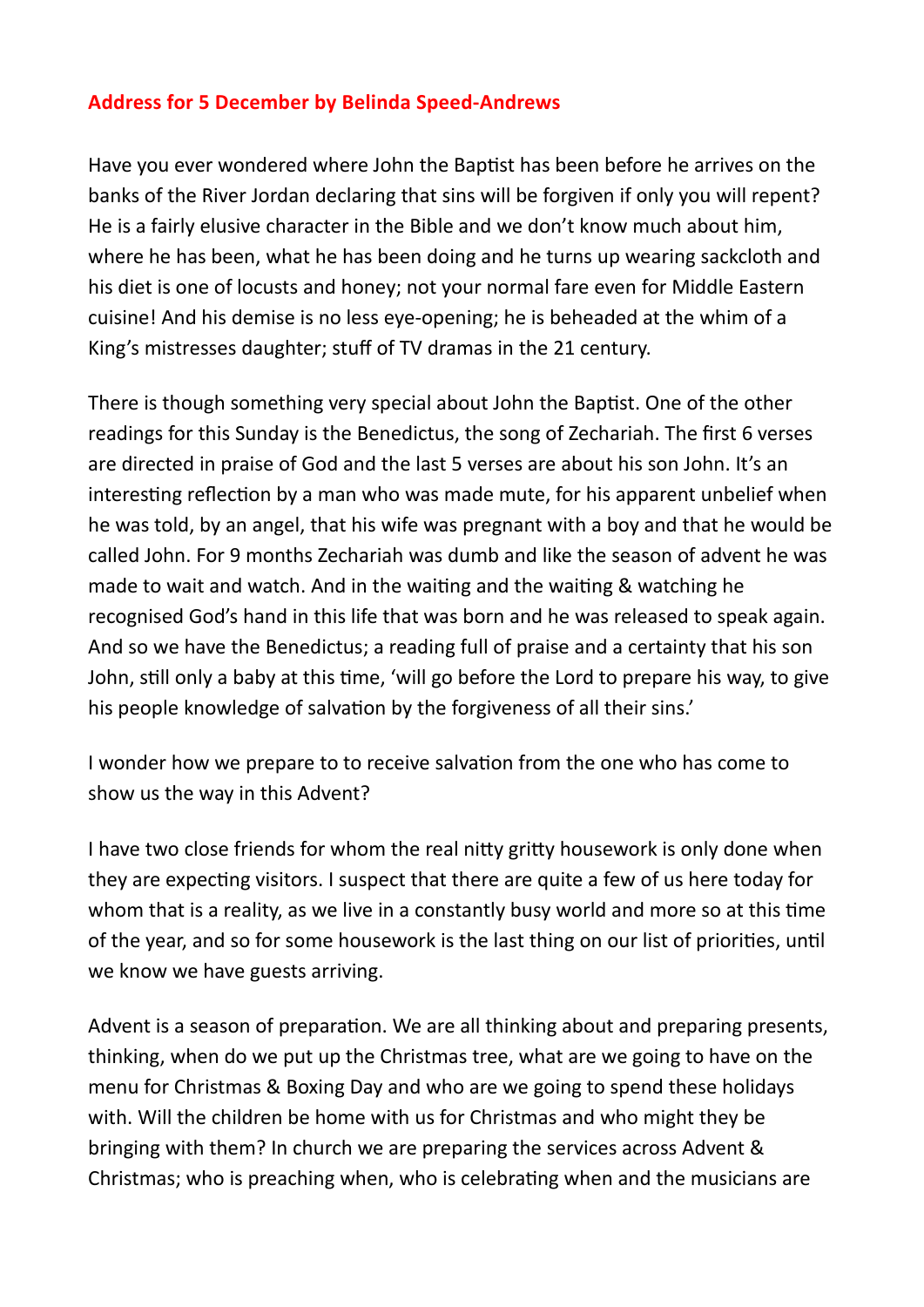preparing the music for this wonderful celebration of the arrival of Immanuel, God with us. And we are all hoping and praying that this year might be closer to the Christmas we knew pre Covid.

And in all of this busy-ness, John the Baptist breaks through the noise and clamour. John the Baptist interrupts our preparations and demands that preparations of a different kind be made. John demands that we get ready for the Lord. All 3 synoptic gospels, Matthew, Mark & Luke, tell the story of the birth of Jesus, but each gospel writer does it in a different way.

Luke places the narrative of John the Baptist firmly in the middle of the sociopolitical arena of the time by naming no less than 7 historical, political leaders. Pontius Pilate, Herod, Emperor Tiberius, to name but 3 of these figures, probably wouldn't have been to happy that their names were linked with the coming of God incarnate. But Luke does this to anchor the story of salvation history in the concrete tangible history of the world.

The eastern church regard John the Baptist as the last prophet of the Old Covenant. John appears as if from nowhere and in the middle of nowhere he receives the Word from God. John is the continuation from Old Testament Prophets and the first in the New Covenant he quotes Isaiah:

"Prepare the way of the Lord,

make his paths straight. Every valley shall be filled, and every mountain and hill shall be made low, and the crooked shall be made straight, and the rough ways made smooth

and all flesh shall see the salvation of God".

How many remember or may still even have a rug that has fringes on it? In Malaysia where I lived this was the norm in houses. The best rug came out the time of the Eid celebrations and I can remember, straightening out the fingers on the rug. Just as in this country, Eid was a time when the house was prepared, cleaned and made ready to welcome family & friends over the festival period and food was a big part of the celebration. However, with several children running around the house excited the fringes on the rug didn't stay straight very long!

I don't think John the Baptist would be familiar with straightening rug fringes, but he did understand how people ought to welcome their God. John was calling people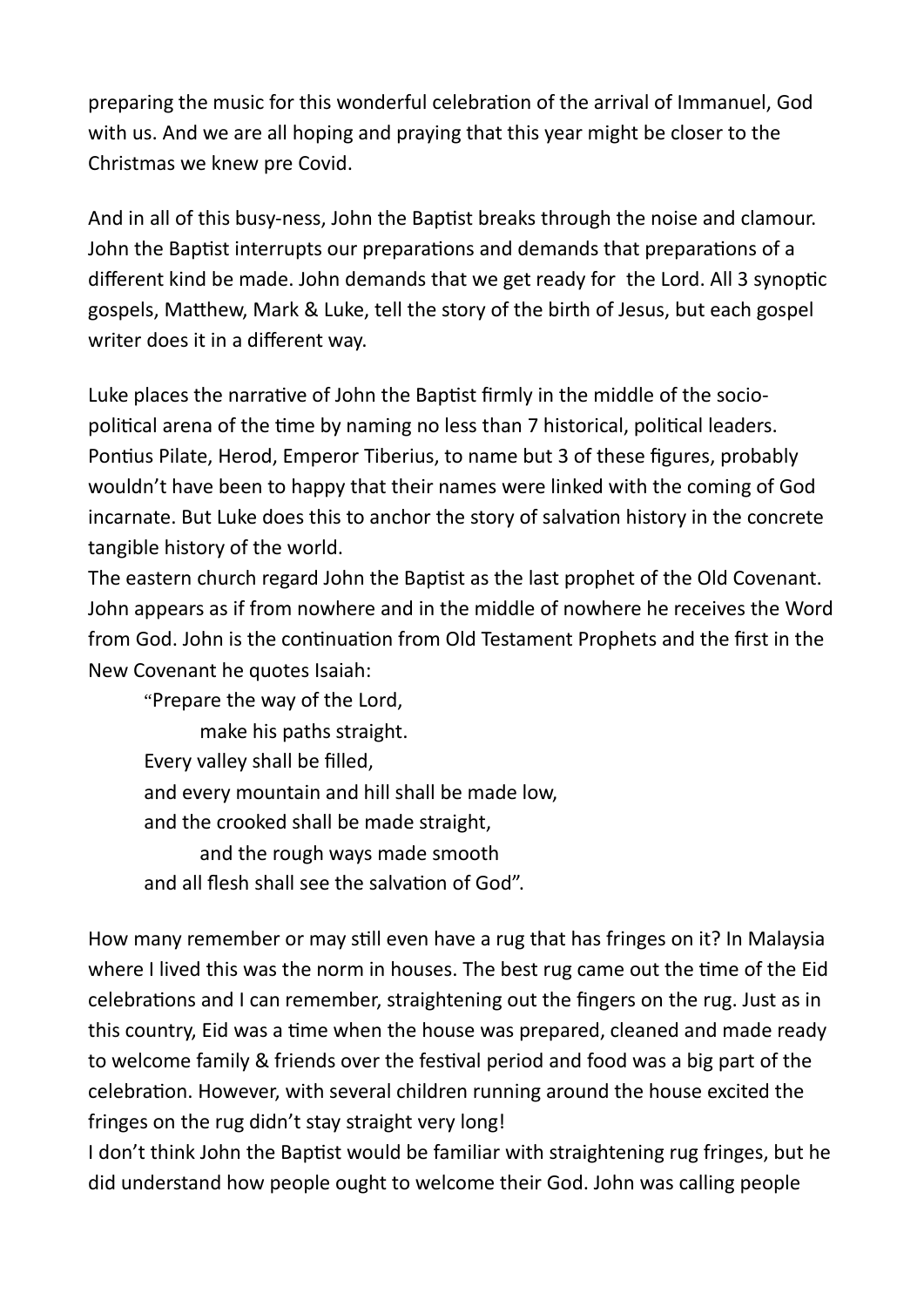then and he is calling us now, to preparation, through self-examination, together with a to-do list, if people then and now are going to be ready to receive the one coming after him.

I wonder then how we are to prepare ourselves, our church, our community for the way of the Lord?

In the reading from Malachi, the prophet talks about a refiner's fire and fuller's soap. Refining was the process of removing impurities from Ore which when complete left pure silver. The ore was heated to between 1600-1700 degrees Fahrenheit as part of the process. The Fuller's job was to cleanse and whiten cloth and it took place outside the city walls of Jerusalem in the Fuller's field. With the cloth soaking in soap and water, the Fullers beat or stamped the cloth to remove the impurities.

The images of preparation in both readings today, describe methods that take a lot of hard work, a great deal of pain and determination as ways of preparing ourselves and our community for the way of the Lord and so understandably there is and should be a degree of apprehension should we look at these readings and think what they might mean for us today. Do not fear, my job is not to stamp on you or beat you or even to heat you up to high temperatures!

So as God's promise spoken through Malachi or John's proclamation of repentance for the forgiveness of sin is spoken to us today, I wonder what will look different in our Church? Our world? Our lives?

Covid forced the world to stop and Covid has changed the world forever. There is no getting away from that and maybe in some ways the changes are good.

I want to suggest though that Advent is a time when we are invited to stop again, not because a virus dictates that should be so but because we want to see God's will be done on earth as it is in heaven and because we want to be included in those who stand before our Lord and be counted and to achieve that, part of the process is to stop, reflect & repent. We might need to re-calibrate our thinking; we might need to re-centre our lives on and in Christ both personally, & as a community, not just once but over & over again. But it's not just about stopping and turning, it's about stopping & turning & reflecting on our lives. The refining is about looking inside ourselves, looking inside our community and thinking what will God's refining look like for us. When we repent it is a complete 180 degree turn away from where we